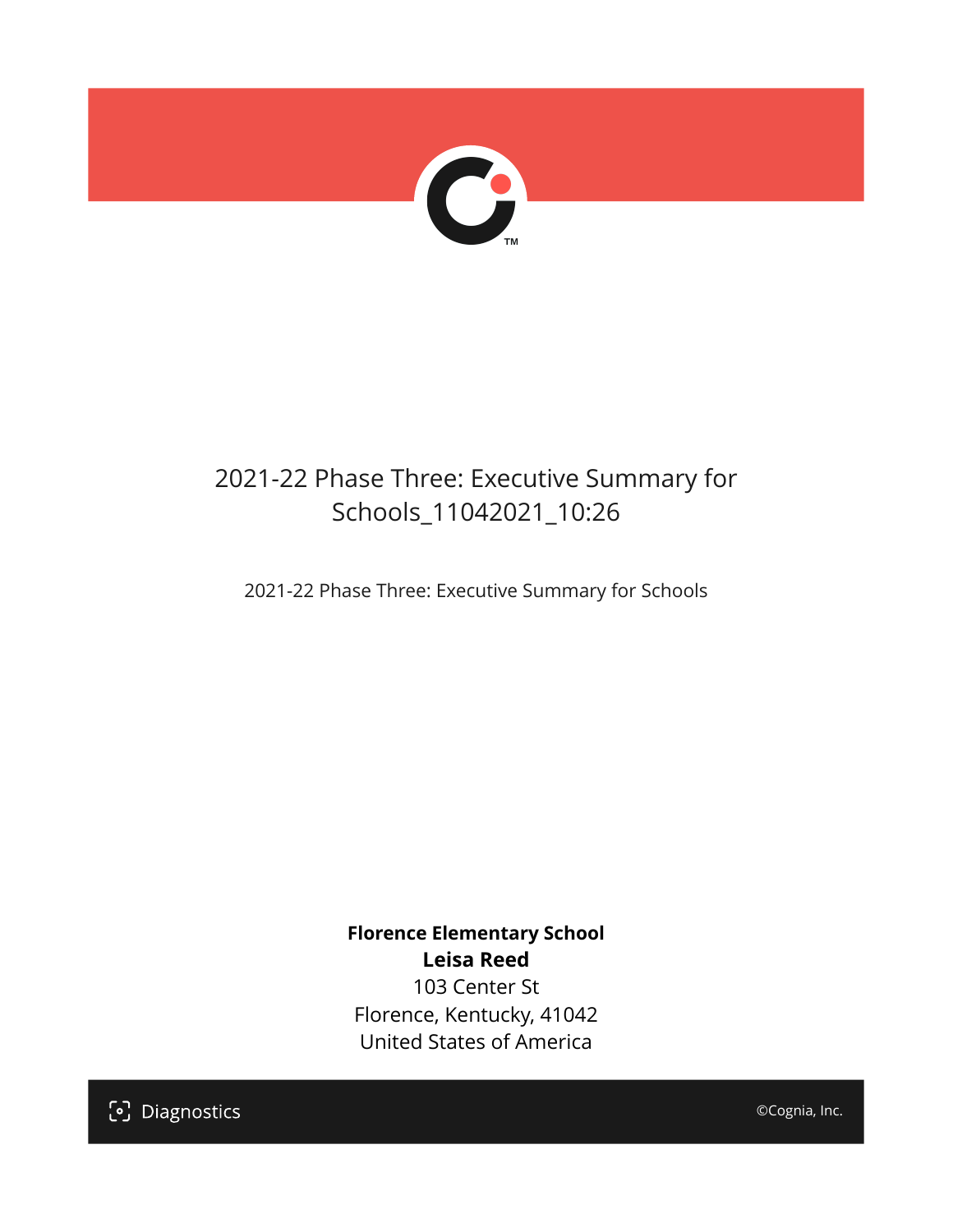Florence Elementary School

#### **Table of Contents**

[2021-22 Phase Three: Executive Summary for Schools](#page-2-0)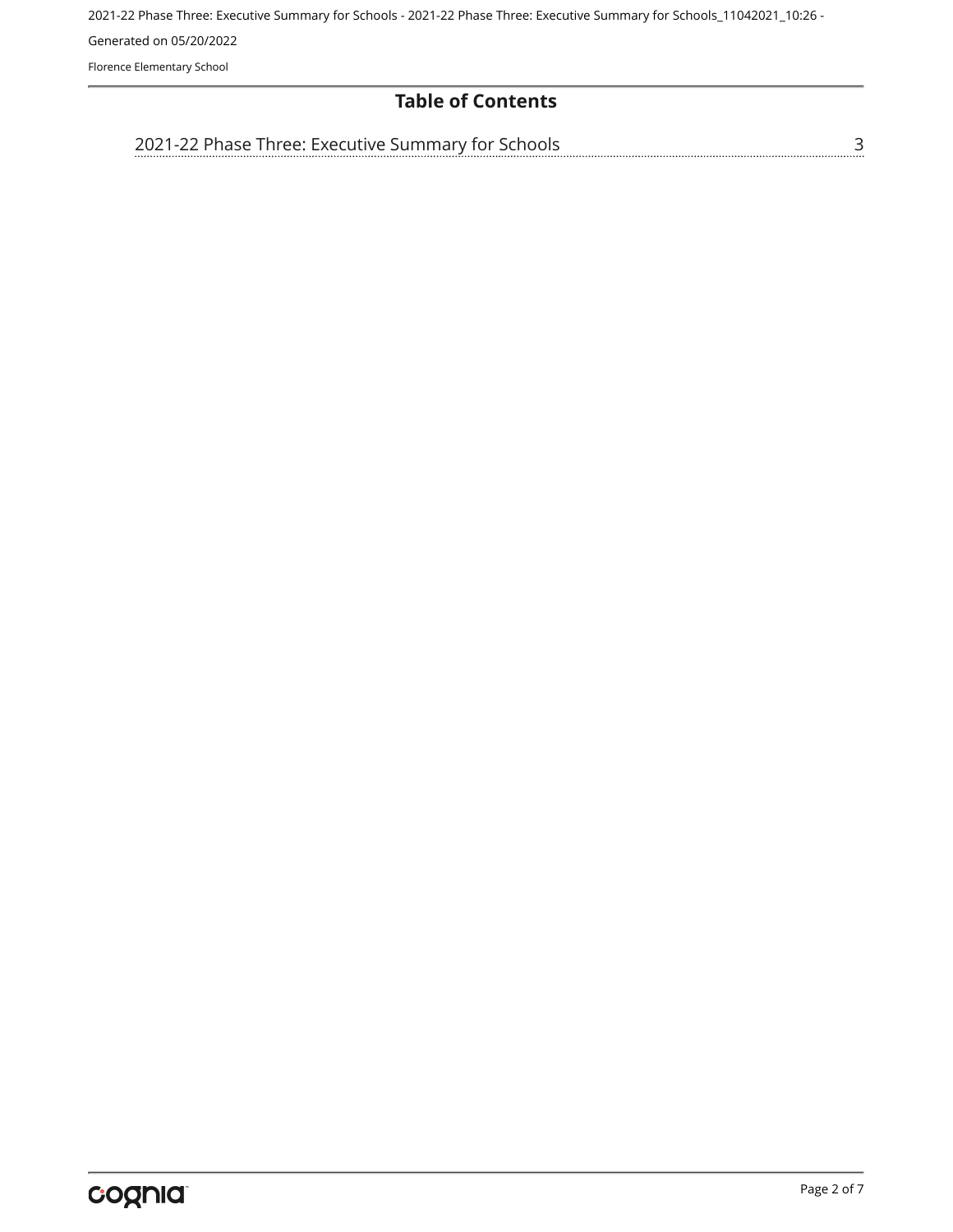### <span id="page-2-0"></span>**2021-22 Phase Three: Executive Summary for Schools**

Description of the School

Describe the school's size, community/communities, location, and changes it has experienced in the last three years. Include demographic information about the students, staff, and community at large. What unique features and challenges are associated with the community/communities the school serves?

Florence Elementary School was established in 1931 as one of the first elementary schools in Boone County. The building was renovated in 2001to add an additional school building to house more classrooms, library, cafeteria, technology labs, and a gymnasium. once a rural community, the fast growing population and industrial development in Boone County has changed our status to an urban school. The flourishing business opportunities in the Florence area has enabled extensive community support of school programs. Local industry interested in engaging Florence students and their families, have partnered with Florence Elementary to provide supplies, materials, funding, and educational experiences for our students, both to improve the Florence community and to develop the pipeline of students to local employment opportunities. Our school is located in the heart of the city of Florence, Kentucky. Currently, we have 53 certified and 27 classified staff members serving approximately 570 students, preschool through fifth grade. Our student population is about 53% minority, approximately 8% special education (11.2% speech only), and 83% of students qualify for free and reduced lunch. At Florence Elementary, we strive to provide a learning environment for the intellectual, social, physical, and emotional development of each child. Our challenges include a transient student population. For those students a structured academic program for an extended length of time does not exist. Almost 5% of students are classified as "homeless" and 83% as low SES and considered "at risk". Additionally, we have approximately 24 spoken languages at FES, representing 33 countries of origin. Our responsibility is to achieve academic goals while removing the barriers our students and families face.

#### School's Purpose

Provide the school's purpose statement and ancillary content such as mission, vision, values, and/ or beliefs. Describe how the school embodies its purpose through its program offerings and expectations for students.

The mission statement of Florence Elementary School is to empower students, families, and teachers to achieve high levels of learning and leadership. Our vision is Florence Elementary School envisions a school community in which we implement systems, program, and instructional strategies by working toward common goals, collaborating interdependently, leading confidently, and setting high expectations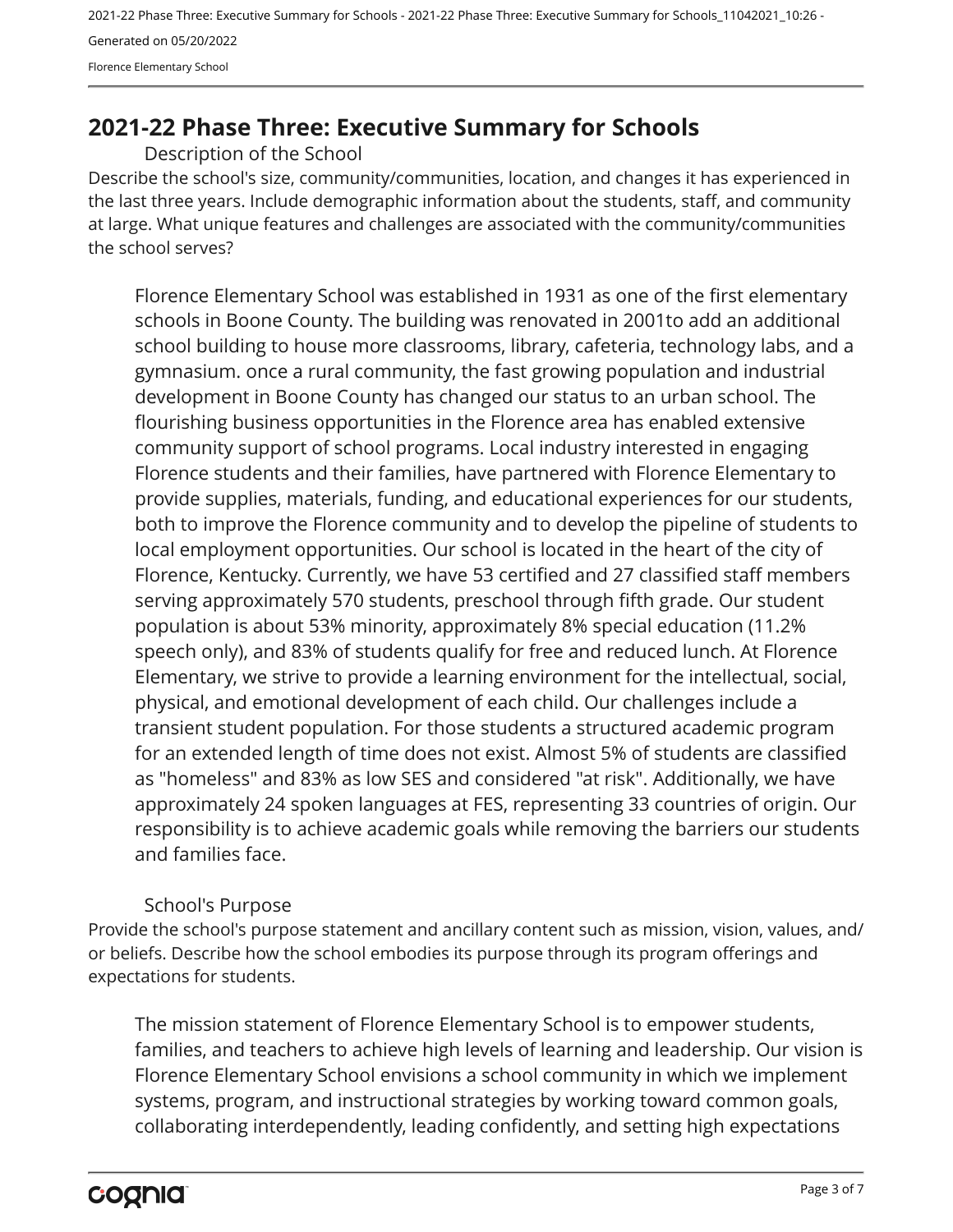Florence Elementary School

for one another.. Florence Elementary is dedicated to providing all students with a safe and nurturing learning environment. Through implementation of the Leader in Me program we hope to instill in our students the desire to dream big, believe in themselves, and achieve success in all their undertakings. We also utilize the Positive Behavioral Intervention Strategies (PBIS) to teach behavioral expectations. We are dedicated to ensuring educational equity by providing programs and services that address the unique needs of every student.

Describe the school's notable achievements and areas of improvement in the last three years. Additionally, describe areas for improvement that the school is striving to achieve in the next three years. Notable Achievements and Areas of Improvement

Florence Elementary School is a wonderful place to learn and grow. We have received awards for our service learning programs from the Mayerson Foundation since 2008. This year we were awarded our highest rank to date for PBIS for Gold Status. We also received an Energy Star Award for 2019. FES was awarded the Read to Achieve Grant to provide additional support for reading intervention. In response to the Next Generation Science Standards, we have updated the STEAM lab to include modeled CINSAM lessons. We will also be implementing Project Lead The Way this year. We have established an innovative academic schedule to incorporate additional unified arts classes including: STEAM Lab, World Language, Art, Music, Library, and Physical Education. Additional staffing has been provided to develop the academic levels of our students who are not reaching success. Intervention programs have been implemented to provide services to students who are performing below grade level. In the areas of improvement, we are implementing the Fountas and Pinnell Literacy System to provide a balanced literacy approach for students. We are continuing a collaboration partnership with Northern Kentucky University to create an innovative teaching and learning model for our elementary students and future educational professionals known as the Collaboration Project. Florence Elementary School has made a commitment to improve the relationships between the home, school, and community. We are supplementing our classroom instruction by incorporating such programs as Parent Engagement activities, FRC Parent Academies (Born Learning), Back to School Nights, a Facebook page, Twitter, and Parent Portal. We have restructured our special education programs and Title I programs to meet the individual needs of students. We continue to strive to provide each student with a variety of technological experiences. We have interactive whiteboards in every homeroom encouraging student interaction with the classroom teaching materials. We have one-to-one Chromebooks K-5th grade. We have document cameras available for classroom use and are working to get the entire teaching staff comfortable with utilizing these tools. We have also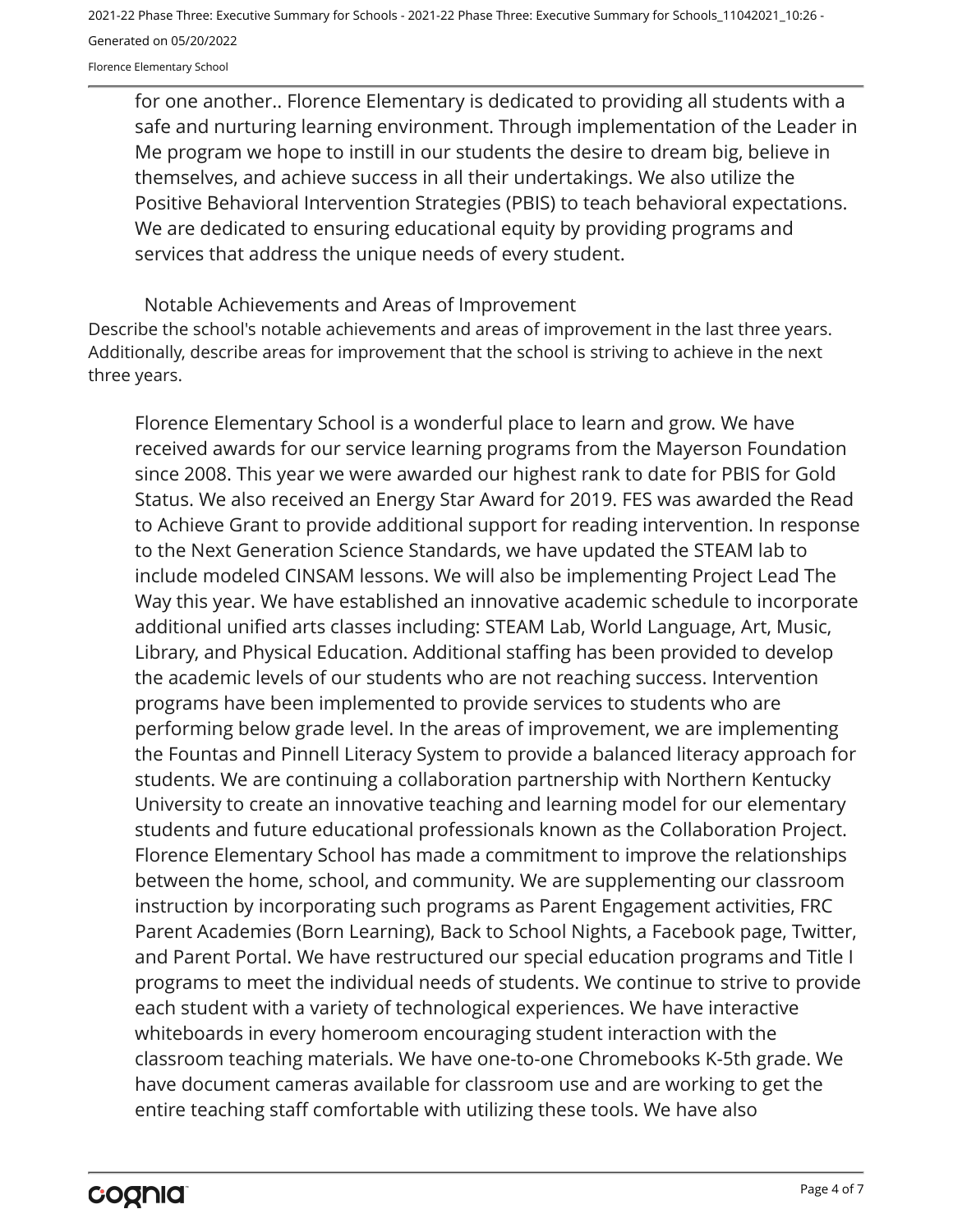Florence Elementary School

incorporated virtual reality glasses to increase student engagement and experiences with content. Florence Elementary is committed to incorporating 21st century skills to include Collaboration, Communication, Critical Thinking, and Creativity in our students' comprehensive education. Progress is occurring regularly while we focus to improve in all academic areas.

#### Additional Information

**CSI/TSI Schools (including ATSI) Only:** Describe the procedures used to create the school's improvement plan and briefly state the specific efforts to address the causes of low student performance and resource inequities.

Although we were not identified as a TSI or CSI school, we are continuing to focus on gap group students through 30, 60, 90 day plans with intentional focus on instruction, data analysis, and professional learning. We are embedding commitments from teachers in 30 days increments to support students. We also are using CASE and iReady assessment data three times a years to make instructional decisions for individual students.

#### Additional Information

Provide any additional information you would like to share with the public and community that were not prompted in the previous sections.

Student engagement has been a focus at FES. Nearly all of our staff members have participated in Kagan Engagement Strategies training. Our staff works intensely to establish community relationships and parent engagement activities for students and their families. We are currently working with local business partners including Northern Kentucky Health Department, Fidelity Investments, Remke Market, Lowe's, and St. Elizabeth Hospital to develop cultural changes, community outreach, innovative robotics programs, and hygiene/wellness programs with students and staff. Donations from Fidelity Investments, we were able to purchase multiple class sets of WeDo robotics and LEGO Mechanisms sets which we are using regularly in the STEAM lab to encourage extended hands-on activities related to the NGSS standards. We are currently implementing Born Learning, a program designed to jump start child development and literacy for ages birth to 5. We have seen an increase in attendance of our growing ELL population, and are excited with the increased family participation in the Born Learning program. Many community churches work hand-in-hand with our staff to help eliminate barriers for our students and help address their needs, providing food, clothing, school supplies and personal items for families in need, coordinated by our FRC program. Florence Elementary is committed to developing our students, their families and our community through a combination of shared human and physical resources to inspire leadership.